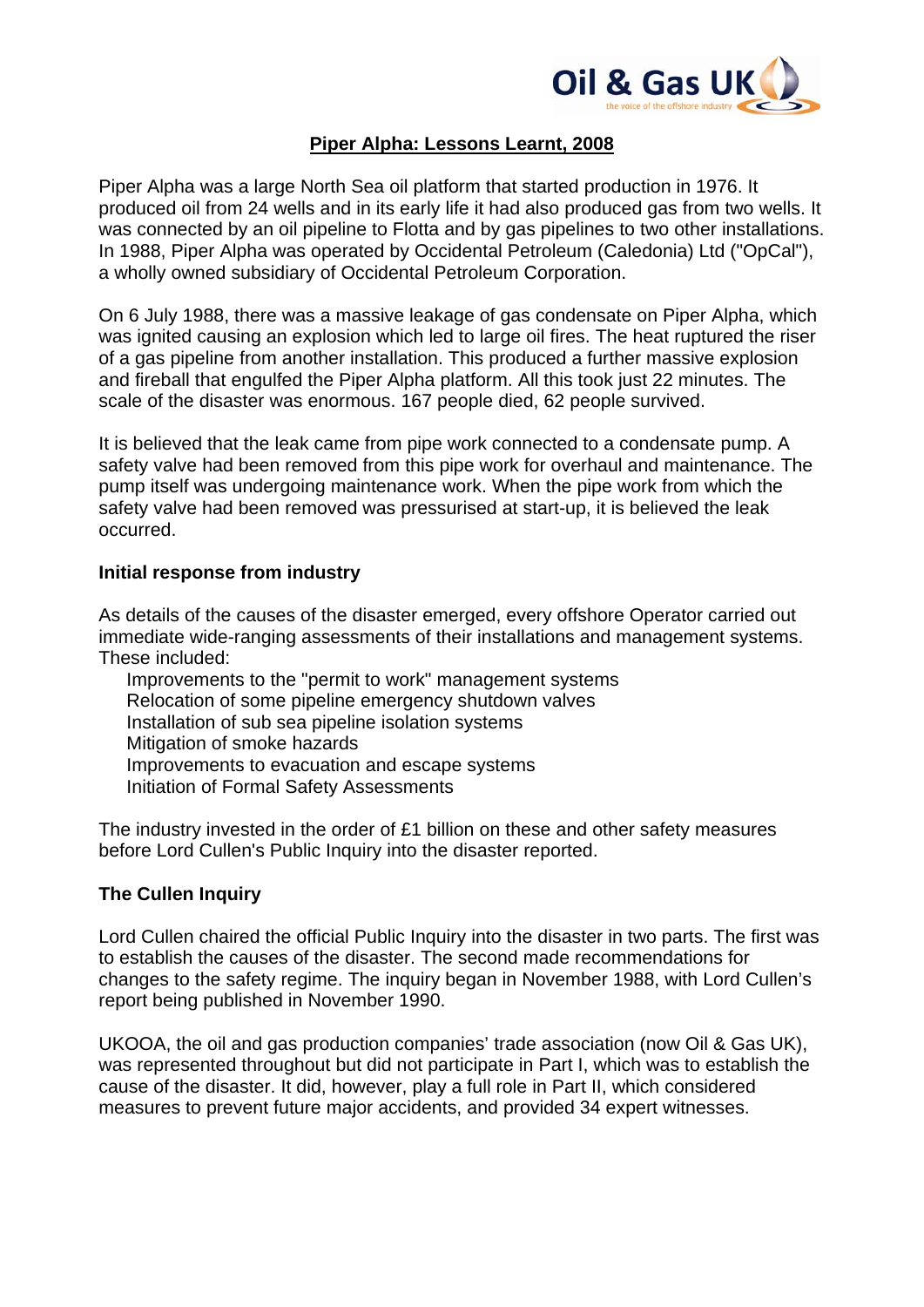

# **The Cullen Report**

Lord Cullen made 106 recommendations within his report, all of which were accepted by industry, many being a direct result of industry evidence. Responsibilities for implementing them were spread across the regulator and the industry. The Health and Safety Executive (HSE) was to oversee 57. The operators were responsible for 40. Eight were for the whole industry to progress and the last was for the Standby Ship Owners Association.

Industry acted urgently to carry out the 48 recommendations that operators were directly responsible for. By 1993 all had been acted upon and substantially implemented.

At the same time the Health and Safety Executive (HSE) developed and implemented Lord Cullen's key recommendation: the introduction of safety regulations requiring the operator/owner of every fixed and mobile installation operating in UK waters to submit to the HSE, for their acceptance, a safety case.

#### **The Safety Case Regulations**

The Offshore Installations (Safety Case) Regulations came into force in 1992. By November 1993 a safety case for every installation had been submitted to the HSE and by November 1995 all had had their safety case accepted by the HSE.

The Safety Case Regulations require the operator/owner (known as the 'duty holder') of every fixed and mobile installation operating in UK waters to submit to the HSE, for their acceptance, a safety case.

The safety case must give full details of the arrangements for managing health and safety and controlling major accident hazards on the installation.

It must demonstrate, for example, that the company has safety management systems in place, has identified risks and reduced them to as low as reasonably practicable, has introduced management controls, provided a temporary safe refuge on the installation and has made provisions for safe evacuation and rescue.

The safety case is a very comprehensive piece of work. Preparing, revising and updating the Safety Case whenever needed throughout the full life cycle of an installation make considerable demands on the duty holder.

The Safety Case Regulations were revised in 2005, in light of 13 years of experience. The objective of the revisions was to improve the effectiveness of the regulations whilst at the same time reducing the burden of three yearly resubmissions.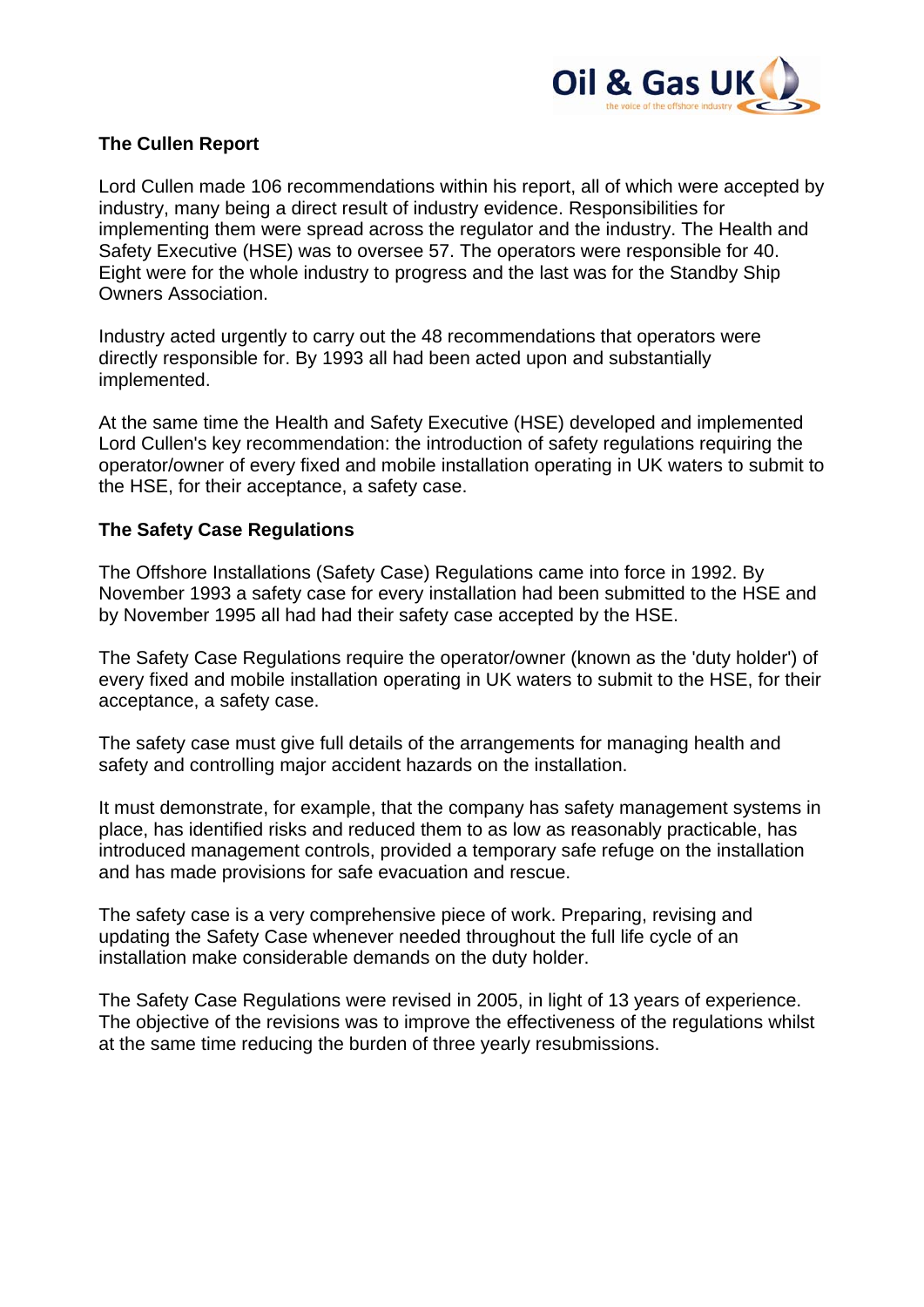

### **Health and safety legislation offshore**

In addition to the application of the Health and Safety at Work Act (1974), there may be particular hazards in the offshore environment that need special consideration. There are therefore major sets of UK regulation applicable to the industry's operations.

The Offshore Safety Case Regulations are underpinned by more detailed regulations. These are:

- **The Offshore Installation and Pipeline Works (Management and Administration) Regulations 1995** - these set out requirements for the safe management of offshore installations such as the appointment of offshore installation managers (OIMs) and the use of permit-to-work systems;
- **The Offshore Installations (Prevention of Fire and Explosion, and Emergency Response) Regulations 1995 (PFEER)** - these provide for the protection of offshore workers from fire and explosion, and for securing effective emergency response;
- **The Offshore Installations and Wells (Design and Construction, etc) Regulations 1996** - these are aimed at ensuring the integrity of installations, the safety of offshore and onshore wells, and the safety of the workplace environment offshore.

There are a wide range of other regulations applicable to the offshore oil and gas industry. These include (but are not limited to):

The Management of Health and Safety at Work Regulations 1992

- The Control of Substances Hazardous to Health Regulations updated in1999
- The Noise at Work Regulations 1989

The Health and Safety at Work Act (1974)

- The Provision and Use of Work Equipment Regulations (PUWER)
- The Lifting Operations and Lifting Equipment Regulations (LOLER)
- The Dangerous Substances and Explosive Atmosphere Regulations (DSEAR)

These regulations above are in addition to various regulations dealing with first-aid, safety representatives and safety committees, personal protective equipment (PPE), display screen equipment, manual handling and safety zones.

In the UK, safety legislation is "goal-setting" rather than prescriptive. The legislation sets out the objectives that must be achieved, but allows flexibility in the choice of methods or equipment that may be used by companies to meet their statutory obligations.

#### **Enforcement and workforce involvement**

The Health and Safety Executive's (HSE) Offshore Safety Division employs a team of inspectors who are responsible for enforcing both the offshore specific regulations and the general safety legislation common to all industries. Their work includes regular inspection visits to offshore installations. They will investigate safety incidents, and prosecute if necessary.

The Offshore Installations (Safety Representatives and Safety Committees) Regulations, which came into force in 1989, also provided a voice to the offshore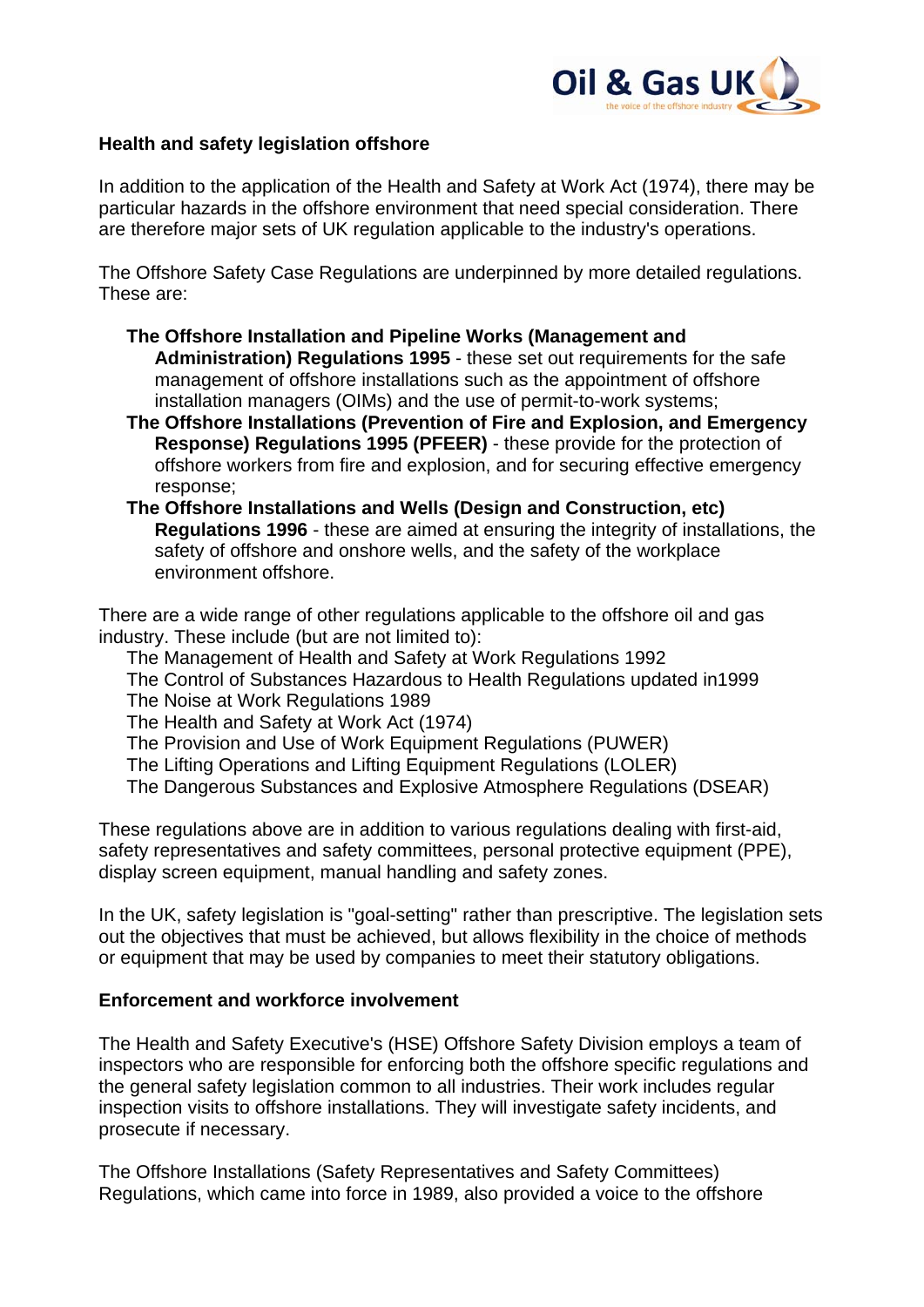

workforce in the health and safety of their installation. Members of the offshore workforce have the right to elect, by secret ballot every two years, a safety representative to represent them in dealings with the installation management on health and safety and to establish safety committees on each platform.

The Operator has a duty to ensure and pay for the training of the Safety Representatives.

Secondly, the workforce is involved in developing the Safety Case for an installation. The Safety Case Regulations require the operator both to demonstrate they have consulted with the workforce when preparing the Safety Case and to make copies of the accepted Safety Case available to them.

Safety Representatives have made and continue to make a valuable contribution to safety offshore. For example, Safety Representatives from installations across the UKCS are actively engaged with the industry's Step Change in Safety campaign, via the Elected Safety Representative network set up to improve exchange of information and share best practice.

# **Establishment of safety guidelines**

Lord Cullen recommended that the industry specify the standards used to comply with goal-setting regulations. Oil & Gas UK publishes guidelines in accordance with this recommendation which are usually developed with other stakeholders, such as the Health and Safety Executive (HSE) and other industry trade associations. The guidelines are designed to identify and assess key areas of risk and provide guidance on the measures and procedures most suitable for controlling those risks.

The "goal-setting" approach to safety legislation differs from the prescriptive style in that rather than being given a fixed check list of things that must be done to meet a statutory requirement, companies can choose the best methods or equipment available at the time. Oil & Gas UK (formerly UKOOA) guidelines aid this process by promoting best practice across the industry.

# **Impact of the industry's efforts on safety performance**

There has been a significant fall in the Lost Time Injury Frequency Rate for the UK since 1997.

The industry was concerned that its earlier successes were not being sustained and launched the Step Change in Safety [\(www.stepchangeinsafety.net\)](http://www.stepchangeinsafety.net/) initiative in September 1997. The campaign was to refocus the safety effort and set an ambitious target of delivering a 50 per cent improvement in the whole industry's safety performance over the following three years.

The Health and Safety Executive (HSE) publishes all health and safety statistics relating to the UK oil and gas industry on its website at <http://www.hse.gov.uk/offshore/information.htm>